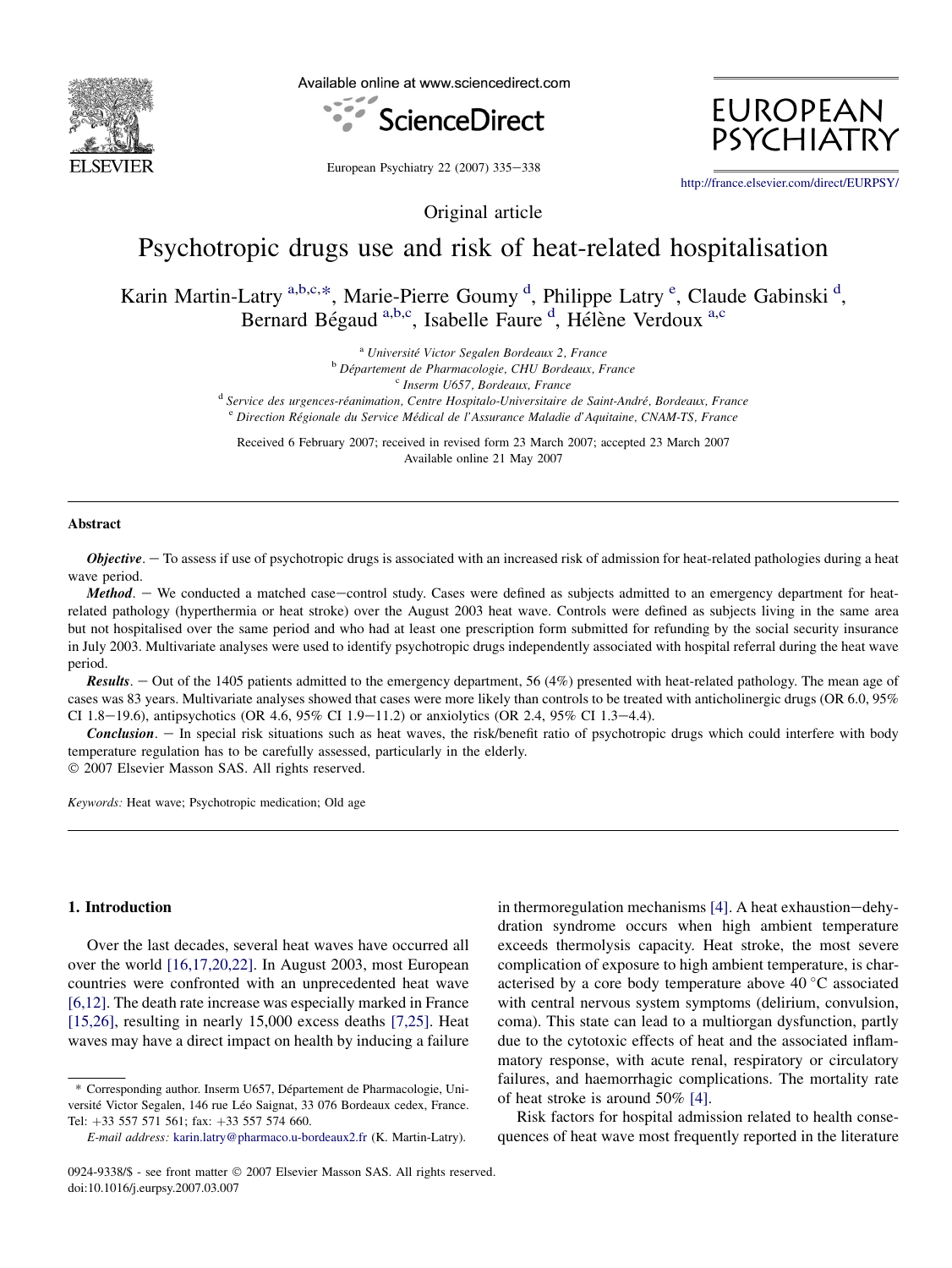are old age, presence of comorbidities, social isolation, poverty and absence of air-conditioning [\[9,10,17,19,22,23\].](#page-3-0) Mortality rates are higher in women [\[5,7,20\]](#page-3-0) and in elderly subjects (>65 years) [\[10,18,27\]](#page-3-0). Thermoregulation is impaired in elderly subjects even when healthy [\[3\]](#page-3-0). They present with elevated sweating thresholds and with a reduced perception of thirst. Furthermore, they notice increase in skin temperature only when it is higher than  $5^{\circ}$ C, while this threshold is 0.5  $^{\circ}$ C in young adults. Hence, they are less likely than young adults to adjust their behaviour during heat wave periods. Higher mortality rates in women were found only in European countries, and might be related to a lower sweating response to heat in women compared to men.

High ambient temperature may also have indirect health consequences by worsening pre-existing medical conditions such as heart or respiratory diseases, since cardiovascular or respiratory systems are confronted with a major stress during heat wave periods [\[3\]](#page-3-0). Some subjects may be at higher risk of presenting health problems during heat wave periods because of a pre-existing medical condition, but also because of the treatment prescribed for this disease. For example, diuretics prescribed for heart disease could worsen the heat wave effect by provoking dehydration and electrolytic disorders. Similar mechanisms may be implicated in the increased mortality rates found in subjects with psychiatric disorders [\[2,9,11,17,23\]](#page-3-0). Due to their pharmacological properties, several psychotropic drugs could interfere with temperature regulation [\[1,13\]](#page-3-0). Antipsychotics, serotoninergics, antihistamine and anticholinergic drugs can reduce heat elimination via the parasympathic pathway. Antipsychotics and serotonergic drugs could also directly induce hyperthermia. The pharmacokinetics of some drugs such as lithium or antiepileptic drugs could be altered by dehydration.

The aim of the study was to assess if use of psychotropic drugs was associated with an increased risk of admission for heat-related pathologies in an emergency department during a heat wave period.

## 2. Subjects and methods

We conducted a matched case-control study. Cases were defined as subjects admitted to the emergency department of Saint André University Hospital (Bordeaux, Aquitaine region, France) with a hospital diagnosis of heat-related pathology over the period  $1-20$  August 2003. Cases were identified using a systematic review of clinical charts of all subjects admitted in the department over the period of the study. Two heat-related pathologies were considered: (i) heat stroke, defined as body core temperature above  $40.6\text{ °C}$  (105.1  $\text{°F}$ ) with central nervous system symptoms [\[21\]](#page-3-0); (ii) hyperthermia, defined as body core temperature above  $38.3 \text{ °C}$  (100.9  $\text{ °F}$ ) without identified aetiology (infection or other); the  $38.3$  °C criteria was that used and recorded in the medical charts by the physicians of the emergency department to discriminate subjects with and without hyperthermia. Diagnoses of hyperthermia were taken into account in order to include all potential cases of heatrelated conditions since the distinction between heat stroke

and hyperthermia was often difficult in the emergency setting. Indeed, temperature at admission did not always reflect the medical condition since treatment aimed at reducing body temperature was frequently started before admission.

Information on treatments at admission was collected in the clinical charts. Only names of drugs were collected since information on dosage was often lacking or unreliable. Drugs were classified according to Anatomical Therapeutic Classification (ATC) code. Patients were considered as exposed if having taken at least one drug acting on the central nervous system susceptible to interfere with heat regulation or to worsen an exhaustion/dehydration syndrome. These drugs were selected according to the list published by the French Health Ministry after the 2003 heat wave [\[1\]](#page-3-0) which included the following products: antidepressants, antiepileptics, anticholinergics, anxiolytics, hypnotics antipsychotics and cholinesterase inhibitors.

Controls were randomly extracted from the Social Security Insurance (SSI) database of Aquitaine region. This computerized database encompasses approximately 80% of the general population and includes information on patients' demographic characteristics, prescribers and refunded prescribed drugs. No information on diagnosis or on demographic characteristics is available in this database, hence matching on pre-existing illness or socio-economic status was not possible. Controls were defined according to the following criteria: (i) subjects living in the same area as cases, hence having a similar probability to be admitted to the same hospital if they had presented with heat-related diseases; (ii) not hospitalised over the heat wave period; (iii) with at least one prescription form submitted for refunding by the SSI during July 2003. Information on treatment over the period of interest was that given in the prescription form. We used an exposure time-window of one month before the index date (1 August 2003) to categorise a subject as exposed to a drug over the heat wave period. Cases and controls (20 per cases) were matched for gender and age (year of birth, except for subjects aged 94 and 97 for whom not enough controls born the same year were available, and who were matched  $\pm 2-3$  years).

## 3. Statistical analyses

Analyses were done using STATA [\[24\]](#page-3-0). The independent variable was admission over the heat wave period, and the dependent variable was exposure to psychotropic drugs. First, the strength of the association between hospitalisation and each class of drugs was measured by an odds ratio (OR) using conditional univariate logistic regression taking into account matching. The level of statistical significance was set at 0.05 and the statistical uncertainty of the estimates was assessed by 95% confidence intervals (95% CI). Then variables with a level of statistical significance <0.05 were included in a matched multivariate logistic regression model. Use of anticholinesterase inhibitors (anti-Alzheimer drugs) was forced in the model as a proxy for Alzheimer disease, since this condition may confound the association between psychotropic use and increased risk of heat related pathologies due to limited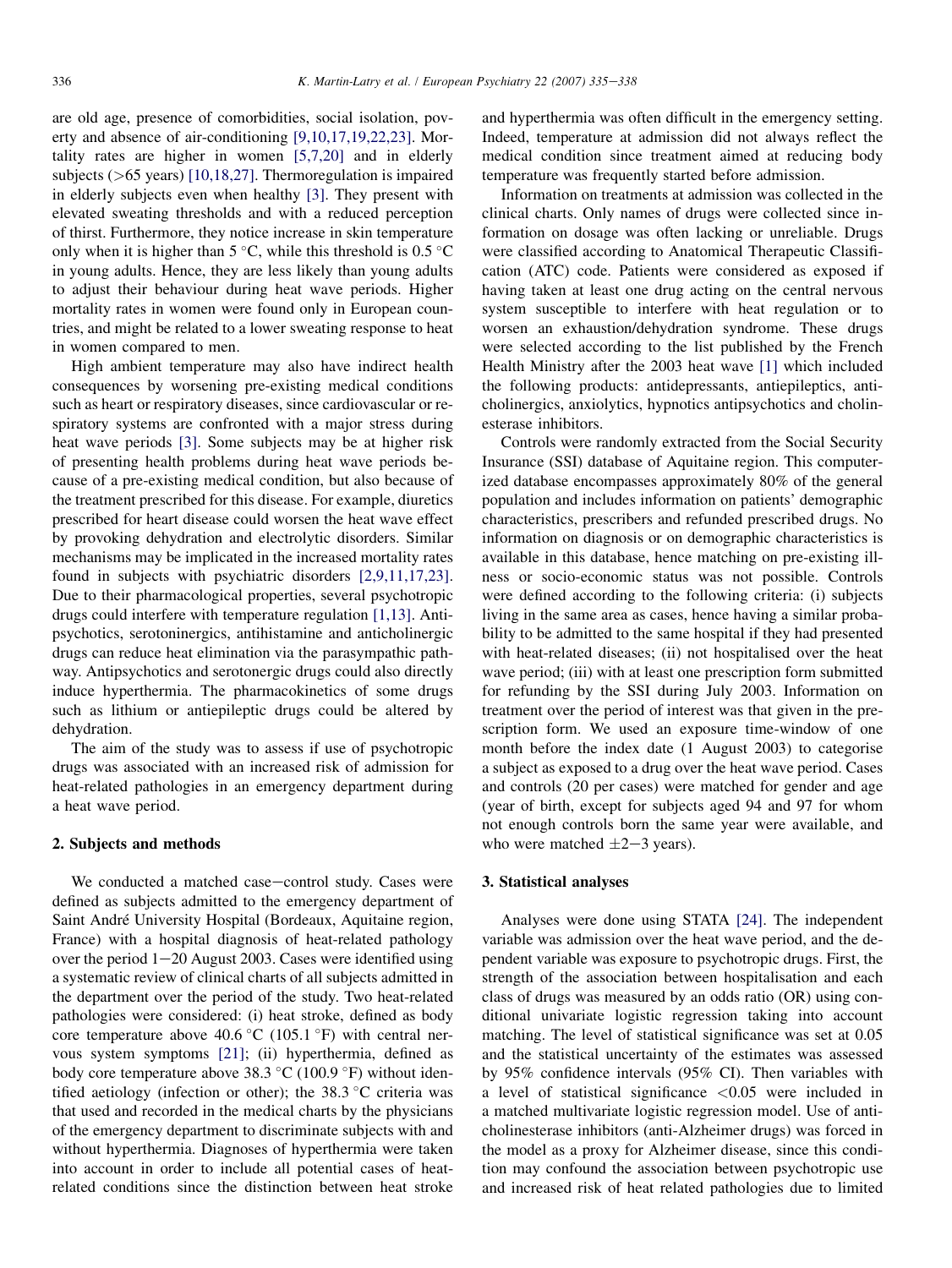ability to adjust water input. The final model was determined using a backward stepwise procedure, with 0.05 as the threshold for eviction from the model.

## 4. Results

## 4.1. Characteristics of the sample

Over the study period, 1405 patients were admitted to the emergency department. Among them, 56 (4%) presented with heat-related pathologies. Nearly two out of three cases were females ( $n = 35, 62.5\%$ ), their mean age of was 83 years (range  $64-97$ ) and  $32\%$  were aged 90 years and over. The mortality rate during the stay in the emergency department was 42.9% ( $n = 24$ ), among them 66.7% were women. Most deaths (87.5%) occurred within 24 h after admission.

The daily numbers of admission and deaths, and the air temperatures over the study period are shown in Fig. 1. The heat peak wave occurred from 4 to 13 August, where the day and night temperatures remained higher than  $35^{\circ}$ C (95 $\degree$ F) and 20 $\degree$ C (68 $\degree$ F), respectively. The heat peak wave spanned  $5$  days (8-13 August) with maximum temperatures over  $36^{\circ}$ C (96.8  $\circ$ F) and minimum temperatures from 21.2 °C (70.2 °F) to 22.9 °C (73.2 °F). More than three out of four (80.4%) of the heat-related patients were admitted over this 5-day period. No statistical test was performed to explore the association between temperatures and daily number of admissions since the number of cases was too low.

## 4.2. Drug exposure and heat-related diseases

Most patients with heat-related pathologies ( $n = 47, 83.9\%$ ) used at least one drug. As a consequence of the study design, all controls used at least one drug. A high proportion of cases used psychotropic drugs: nearly 40% of them used anxiolytics and nearly one-third used antidepressants (Table 1). In univariate analyses, use of all types of central nervous system drugs, except hypnotics and selective serotonin reuptake inhibitors, was significantly associated with admission for heat-related pathologies (Table 1). Multivariate analyses showed that drugs independently associated with admission were anticholinergic

Table 1

Associations between psychotropic drug exposure and heat-related pathologies explored using univariate analyses



Figure 1. Number of daily heat admissions and deaths according to minimum and maximum air temperatures.

drugs (OR  $6.0$ ,  $95\%$ CI 1.8-19.6), antipsychotics (OR 4.6,  $95\%$ CI 1.9–11.2), and anxiolytic drugs (OR 2.4, 95%CI  $1.3 - 4.4$ ).

## 5. Discussion

Anticholinergic drugs, antipsychotics and anxiolytic drugs were found to be independent risk factors for hospitalisation for heat-related pathologies during heat wave. These findings are consistent with the known pharmacological effects of these drugs [\[1,13\].](#page-3-0) Use of anticholinergic drugs can disturb thermoregulation via inhibition of the parasympathicomimetically mediated sweat secretion, sweating inhibition reducing heat elimination. The set point of the temperature regulation centre can be increased by the antidopaminergic activity of

|                           | Cases: subjects admitted for heat-related diseases |      | Controls: subjects not admitted over the heat-wave period |      | <b>OR</b> | $95\%$ CI <sup>a</sup>    |
|---------------------------|----------------------------------------------------|------|-----------------------------------------------------------|------|-----------|---------------------------|
|                           |                                                    | $\%$ | n                                                         | %    |           |                           |
| Anxiolytics               | 22                                                 | 39.3 | 189                                                       | 16.9 | 3.2       | $1.8 - 5.6^{\circ}$       |
| <b>Hypnotics</b>          |                                                    | 12.5 | 139                                                       | 12.4 |           | $0.4 - 2.3$               |
| Antidepressants           |                                                    | 30.4 | 122                                                       | 10.9 | 3.6       | $2 - 6.5^{\circ}$         |
| Tricyclics                |                                                    | 5.4  | 14                                                        | 1.3  |           | 4.5 $1.3-16^b$            |
| SSRIs <sup>c</sup>        |                                                    | 10.7 | 81                                                        | 7.2  | 1.5       | $0.6 - 3.7$               |
| Antiepileptics            |                                                    | 7.1  | 22                                                        | 2.0  | 3.8       | $1.3 - 11.5^{\rm b}$      |
| Antipsychotics            |                                                    | 19.6 | 24                                                        | 2.1  | 11.1      | $5.2 - 24.2^b$            |
| Anticholinergics          |                                                    | 12.5 |                                                           | 1.0  |           | 14.2 $5.2 - 38.3^{\circ}$ |
| Cholinesterase inhibitors |                                                    | 8.9  |                                                           | 2.05 | 4.7       | $1.7 - 12.8$ <sup>b</sup> |

<sup>a</sup> Odds ratio 95% confidence interval.<br><sup>b</sup> Significant association.

Selective serotonin reuptake inhibitors.